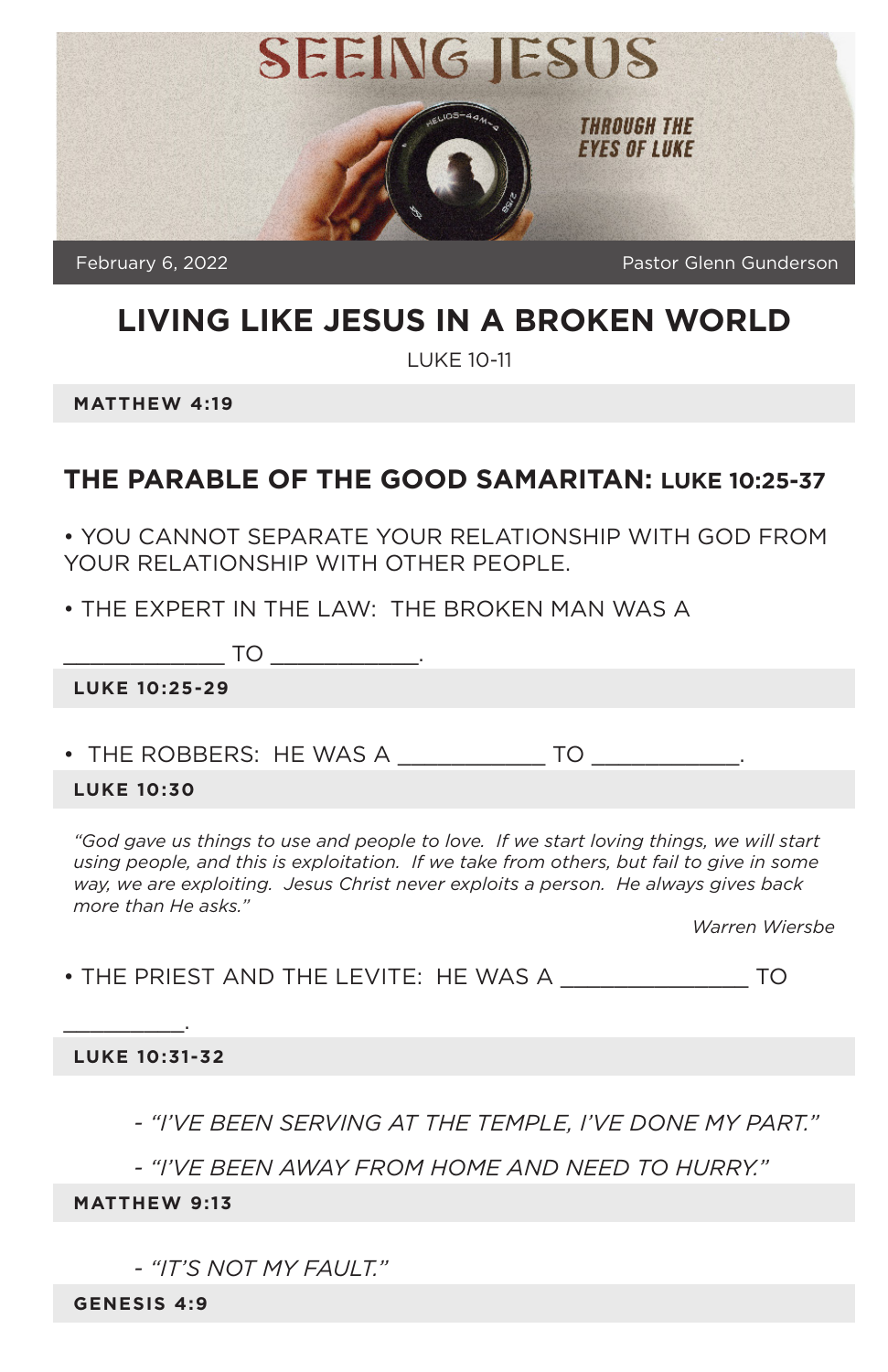| - "LET SOMEBODY ELSE DO IT."                        |             |
|-----------------------------------------------------|-------------|
| <b>JAMES 4:17</b>                                   |             |
| <b>EPHESIANS 6:7</b>                                |             |
| <b>COLOSSIANS 3:23-24</b>                           |             |
| <b>JOHN 4:9</b>                                     |             |
| 1. COMPASSION<br><b>LUKE 10:33</b>                  |             |
| <b>MATTHEW 9:36</b>                                 |             |
| <b>MATTHEW 14:14</b>                                |             |
| <b>1 JOHN 4:19</b>                                  |             |
| 2. CONTACT<br><b>LUKE 10:34</b>                     |             |
| 3. CARE                                             |             |
| <b>LUKE 10:34</b>                                   |             |
| 4. COST                                             |             |
| <b>LUKE 10:35</b>                                   |             |
| "Ministry that costs nothing accomplishes nothing." | J.H. Jowett |
| • WHAT JESUS _________ FOR US.                      |             |
|                                                     |             |
| . THE MAIN POINT:                                   |             |
| <b>LUKE 10:36-37</b>                                |             |
| <b>MARK 9:41</b>                                    |             |

**Fill in the blanks:** problem, discuss, victim, exploit, nuisance, avoid, customer, serve, neighbor, serve, did, demonstrates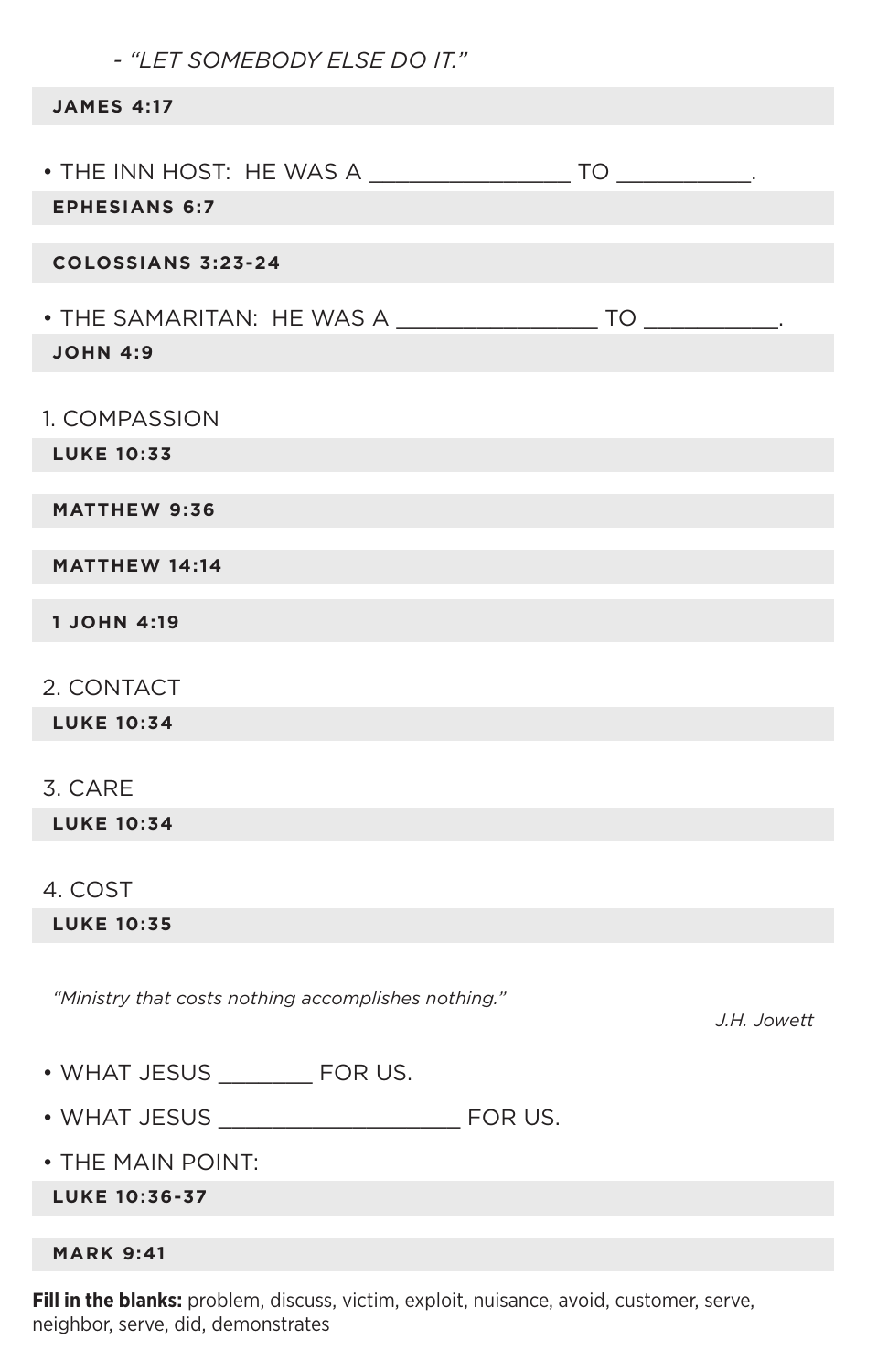*This Study Guide will help you go deeper throughout the week with daily scripture reading and questions for your own personal reflection and application. It is also designed to be used for discussion with your family, friends and Life Group.*

#### OPEN UP

Have you ever helped a stranger in distress? What happened?

#### DAY 1: READ LUKE 10:1-24

Why does Jesus send the disciples out two-by-two? What are they looking for (v. 2)? What's their basic message (v. 9)?

How do you feel about the harvest where you live? Are people ripe for the Gospel? What would it take for you to be more involved in the harvest?

What is the comfort and the danger of aligning oneself with Jesus (v. 16)?

Upon their return, what does Jesus say to them (vv. 18-20)? What in their report gives Jesus reason for joy?

## DAY 2: READ LUKE 10:25-42

What may have been the reason the priest and Levite didn't stop to help the hurt man?

How does this parable answer the question, "And who is my neighbor?" (v. 29)

How did the legal expert define the neighbor in the parable (v. 37)?

How do the two sisters, Mary and Marth, differ? Is Mary's choice better? What is Jesus' point?

## DAY 3: READ LUKE 11:1-13

In Jesus' model prayer (vv. 2-4), what two concerns related to God come first? Why? What personal concerns then follow? How do prayer and forgiveness relate?